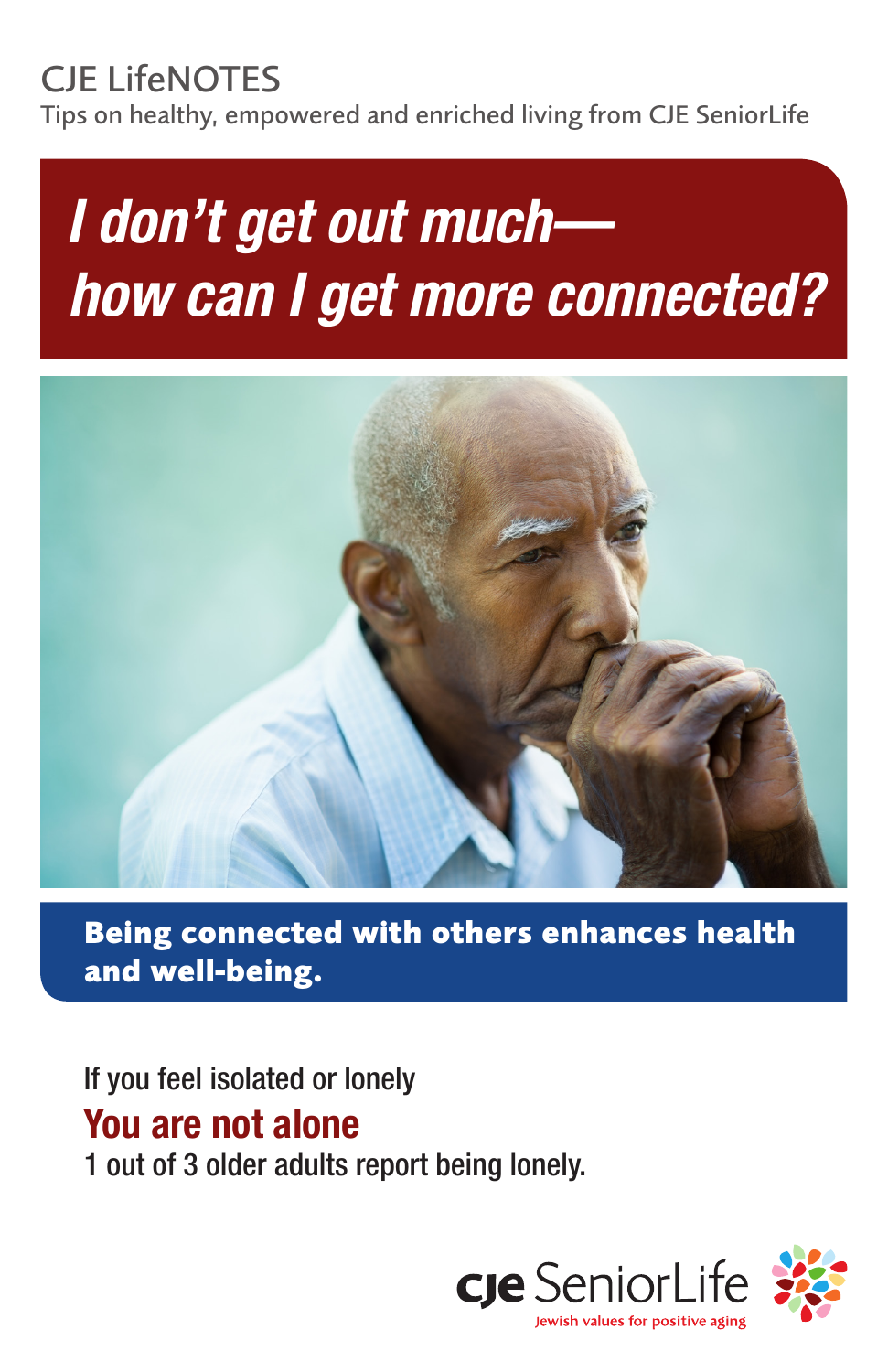# The Third Age

You have retired, your previous roles have ended and your friends are not interested in doing anything new. You no longer have the company and stimulation of a work environment. It's hard to get motivated. It doesn't have to be that way. This time in our lives is an opportunity to do things we have not been able to do in our younger years. There's a new world out there for the third age, that's us, Third Agers. We want to embrace this age and do things!

People with an active and social lifestyle are less likely to develop certain diseases. They also have a longer lifespan, are happier, and are better prepared to cope with loss. Many people experience loneliness and depression in old age, often due to lack of family ties, living alone or having limited social connections. Sometimes it's due simply to lack of imagination.

Even though we often experience difficulties with hearing and visual changes, mobility concerns and chronic conditions, staying engaged in life will enhance our health. The Third Age is an opportunity to try new things and imagine a new future. Taking steps to decrease social isolation will make a positive difference in our lives.

# Activities to Consider

#### Exercise

- Exercise to increase energy and reduce stress. Try group
	- exercise classes like dance, tai chi, yoga or senior fitness that are good for the mind, body and camaraderie with others.

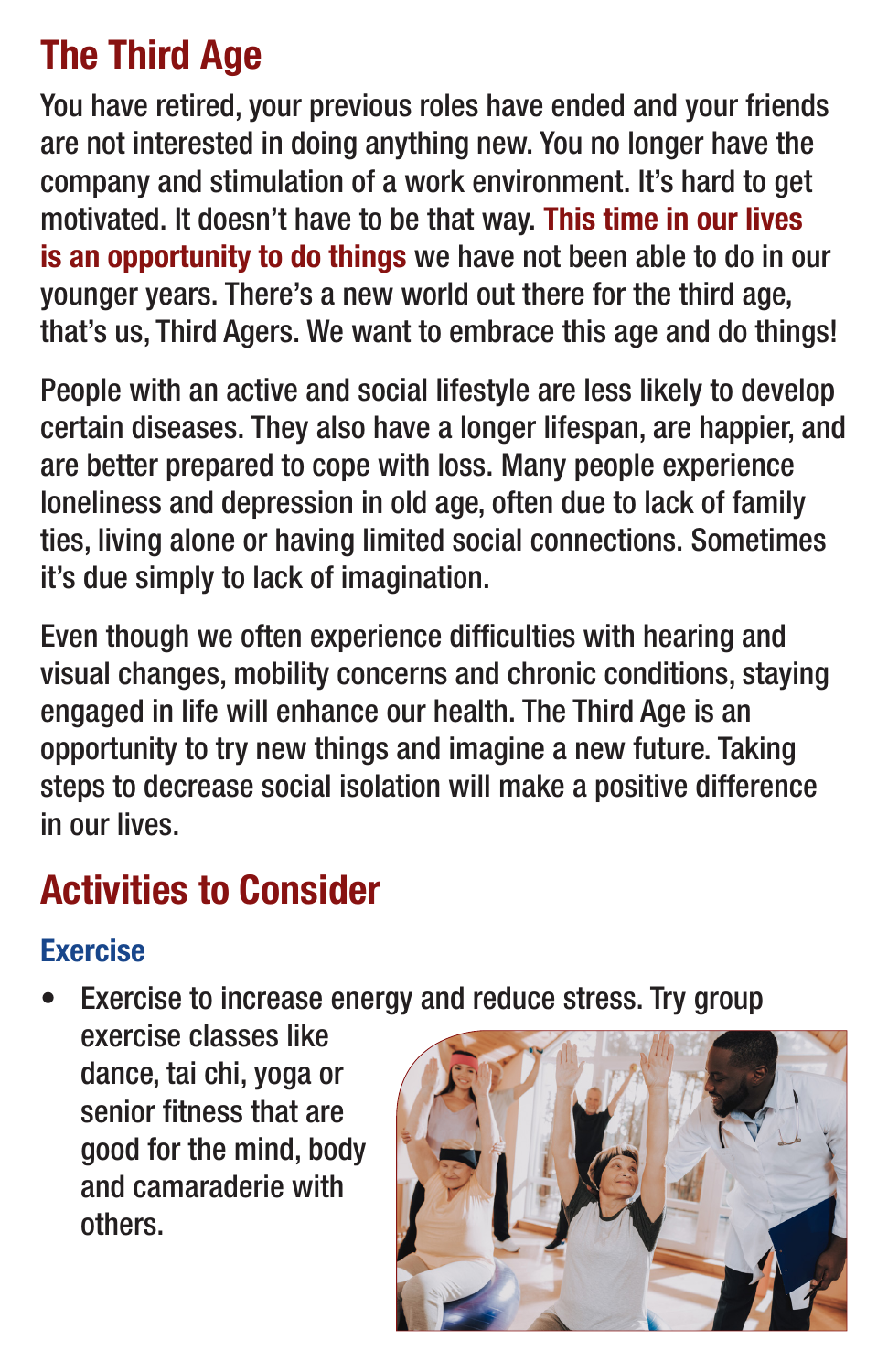• Join a walking club in local parks, malls or indoor tracks.

#### Education

- Learning something new is good for brain health! Try a new language or audit a class at a local college.
- Try a new hobby, an active mind is a happy mind! Consider something creative like painting, memoir writing or craft making. Everyone has a creative side.



## **Volunteering**

- Research suggests helping others often helps yourself; you have a lot to offer.
- Explore CJE SeniorLife volunteer opportunities by calling 847.929.3040.
- Research local organizations like schools, libraries, food pantries, and pet shelters for ways to contribute.

## Social Networking

- Visit local senior centers or community programs that cater to older adults.
- Reconnect with old friends from high school or college alumni associations.

For tips on what you can learn and do in your community, try the self-assessment found at:

connect2affect.org/assessment/how-connected-are-you/

Congratulations, you've embraced the Third Age. Exciting? Yes! Possible? Also yes! As the Third Age opens opportunities for us striking the right balance is important. You might start by adding one or two activities to your routine and see how you feel.